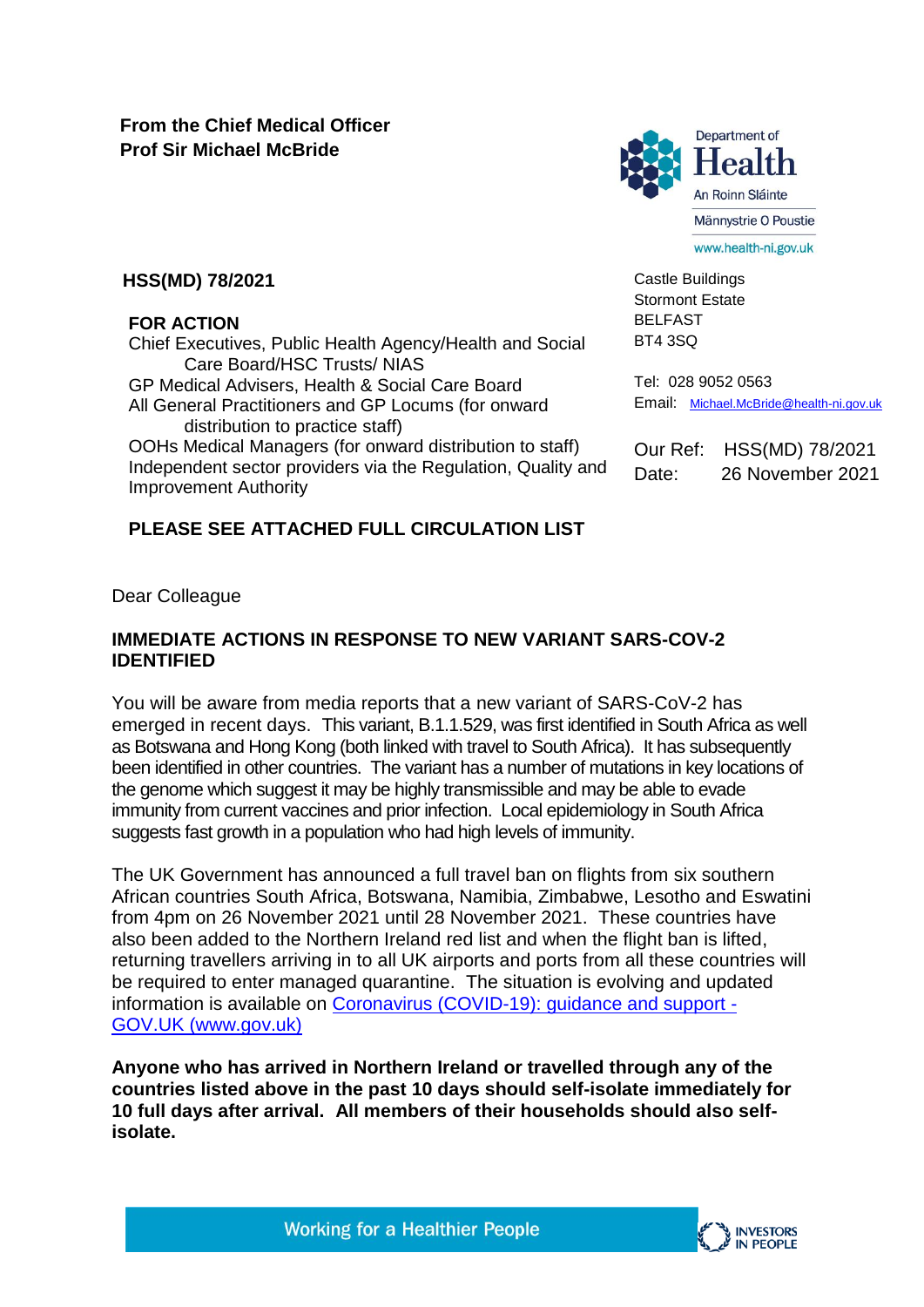Officials from UK Government and Northern Ireland are continuing to discuss the situation with their counterparts in Ireland. The Chief Medical Officers and their teams in both jurisdictions also continue to liaise as the situation evolves.

The variant B.1.1.529 has not been identified in the UK or Ireland to date. However, it is very possible that individuals infected with the new strain have travelled to many countries including the UK and Ireland. As a precautionary measure we are writing to advise that HSC Trusts, Primary Care and our Contact Tracing service should now implement the following actions:

# **HSC Trusts and Primary Care**

- A full travel history must be obtained for all individuals presenting to health and social care services with immediate effect. Enquiry must be made about travel to or via Southern Africa or through any of the countries identified above.
- All individuals who have a travel history from any of the listed countries in the past 10 days and who present to health services including primary care must be tested for COVID-19, they should be tested through Pillar 1 testing arrangements - that is **through HSC Trust laboratory services and not through Pillar 2 arrangements**;
- Should such individuals present to primary care or out-of-hours services arrangements should be made through the local Trust for testing through Pillar 1 - see Annex A overleaf for contacts to arrange in each HSC Trust;
- Any individual with a travel history from any of the listed countries in the preceding 10 days who requires emergency assessment or admission to hospital should be managed in strict isolation, that is in a single room with ensuite bathroom facilities;
- Standard COVID-19 personal protective equipment (PPE) should be worn:
- These patients should not be cohorted with other COVID-19 patients;
- These patients should be tested on admission and regularly while in hospital. Current PCR assays in use should be used for testing and further advice on this will be provided as required;
- Should any patient with a relevant travel history test positive, the test should be **appropriately labelled, prioritised and sent urgently to the RVL laboratory for reflex testing and whole genome sequencing to arrive before 11am for testing that day. It is the responsibility of the clinician requesting the test to ensure the results are appropriately followed up.**
- If they test positive and are sufficiently ill to require inpatient treatment patients will be preferably managed in the regional infectious diseases unit in the Royal Victoria Hospital in Belfast HSC Trust.

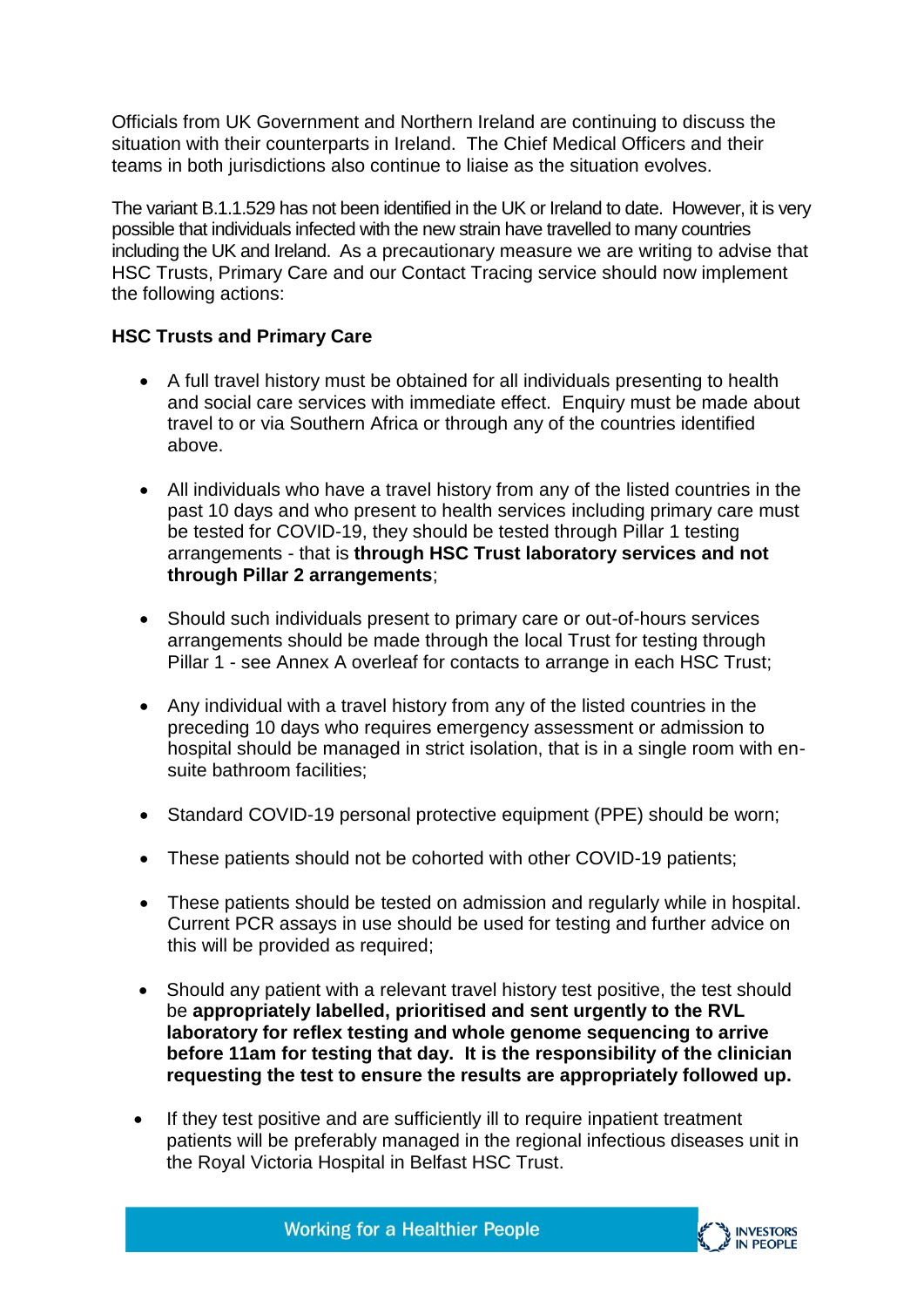- Respiratory specimens for these patients must be prioritised by laboratory services and if positive must be subject to whole genome sequencing, these specimens should be appropriately labelled and flagged to ensure that they are prioritised through laboratory systems;
- Any individual with a travel history from any of the listed countries in the previous 10 days should have routine non-urgent outpatient, ambulatory or primary care, or planned elective care deferred until 14 days have passed since their return to Northern Ireland. Pre-procedure testing guidance issued by the regional Expert Advisory Group on Testing should be carefully adhered to.

**The Public Health Agency Contact Tracing Service** is currently contacting all individuals who have travelled into Northern Ireland from or through any of the above countries in the past 10 days. Passenger locator forms are being used to identify travellers and make contact. Those with a travel history are being asked to isolate along with their households. Travellers are being asked to take a PCR test at day 2 and day 8 or one PCR or a single PCR test if they have arrived more than five days ago. These samples will be prioritised for whole genome sequencing should they be positive.

PHA may not be able to contact all returned travellers for a number of reasons. It is important to be aware of this and take a full travel history from everyone presenting to health and social care services as requested above.

Should you become aware of a member of staff who has recently returned from any of these countries you should advise them to isolate immediately along with their families. Further assistance on arranging testing for individuals in this situation can be obtained from the Public Health Agency Duty Room telephone 0300 555 0119 Monday to Friday. Out of hours contact ambulance control on 028 9040 4045 and ask for the public health doctor on call.

I appreciate your support and cooperation with these actions. This is an evolving situation and we will keep you updated. To reiterate, these are precautionary measures and they will be kept under continuing review as more definitive information on the variant strain is obtained.

Yours sincerely

Mudray SMg Gard

**PROF SIR MICHAEL McBRIDE Chief Medical Officer**

# **Circulation List**

Director of Public Health/Medical Director, Public Health Agency (*for onward distribution to all relevant health protection staff*)



**Working for a Healthier People**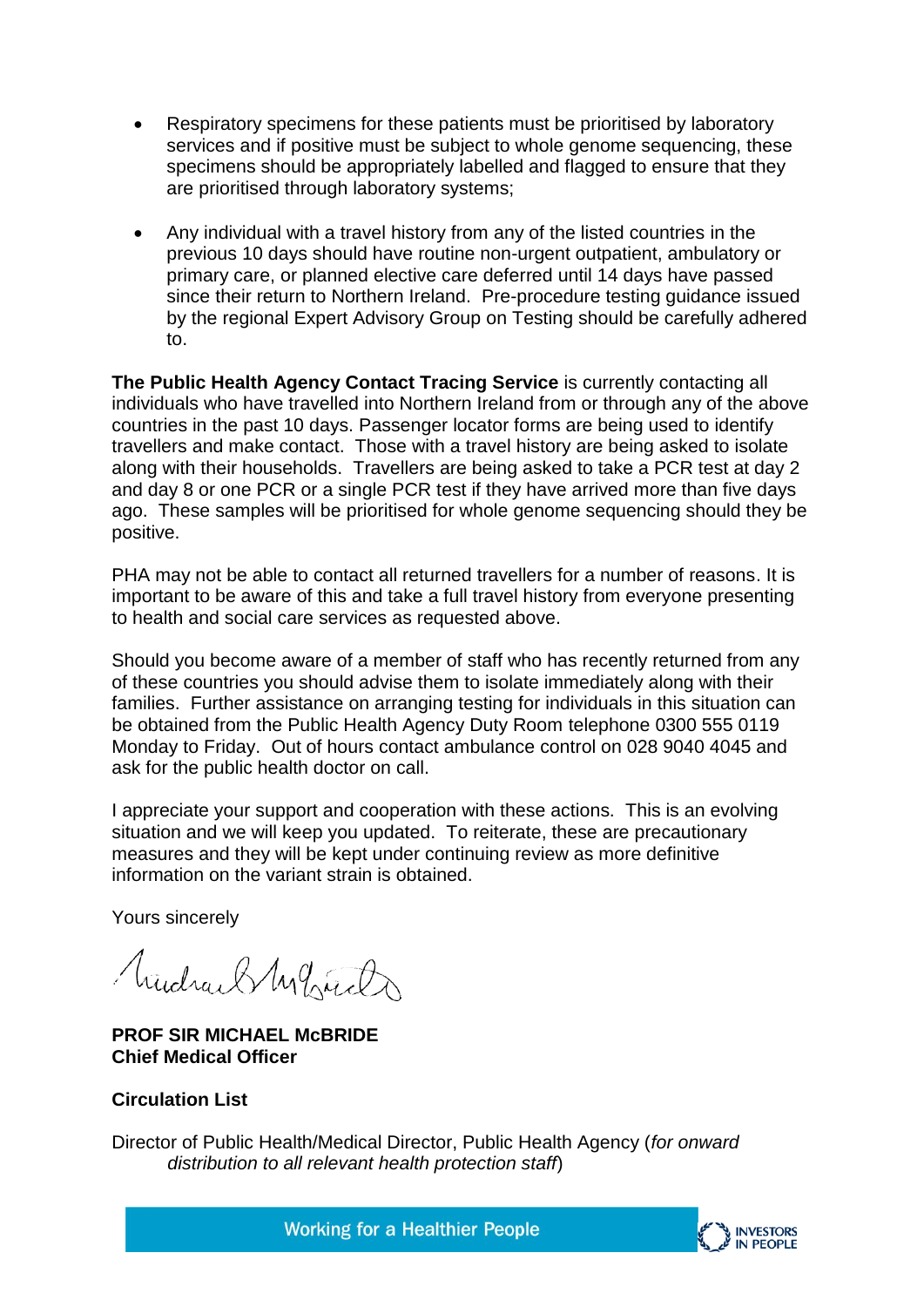Assistant Director Public Health (Health Protection), Public Health Agency Director of Nursing, Public Health Agency

- Assistant Director of Pharmacy and Medicines Management, Health and Social Care Board *(for onward distribution to Community Pharmacies)*
- Directors of Pharmacy HSC Trusts
- Director of Social Care and Children, HSCB
- Family Practitioner Service Leads, Health and Social Care Board *(for cascade to GP Out of Hours services)*
- Medical Directors, HSC Trusts *(for onward distribution to all Consultants, Occupational Health Physicians and School Medical Leads)*
- Nursing Directors, HSC Trusts *(for onward distribution to all Community Nurses, and Midwives)*
- Directors of Children's Services, HSC Trusts
- RQIA (*for onward transmission to all independent providers including independent hospitals*)
- Medicines Management Pharmacists, HSC Board *(for cascade to prescribing advisers)*
- Regional Medicines Information Service, Belfast HSC Trust
- Regional Pharmaceutical Procurement Service, Northern HSC Trust
- Professor Donna Fitzsimons, Head of School of Nursing and Midwifery QUB
- Professor Sonja McIlfatrick, Head of School of Nursing, University of Ulster Heather Finlay, CEC
- Donna Gallagher, Open University
- Professor Paul McCarron, Head of School of Pharmacy and Pharmaceutical Sciences, UU
- Professor Colin McCoy, Head of School, School of Pharmacy, QUB
- Professor Colin Adair, Postgraduate Pharmacy Dean, NI Centre for Pharmacy Learning and Development, QUB
- Joe Brogan, Assistant Director of Integrated Care, HSCB
- Michael Donaldson, Head of Dental Services, HSCB (for distribution to all General Dental Practitioners)
- Raymond Curran, Head of Ophthalmic Services, HSCB *(for distribution to Community Optometrists)*
- Trade Union Side
- Clinical Advisory Team
- Louise McMahon, Director of Integrated Care, HSCB

| This letter is available on the Department of Health website at                    |
|------------------------------------------------------------------------------------|
| https://www.health-ni.gov.uk/topics/professional-medical-and-environmental-health- |
| advice/hssmd-letters-and-urgent-communications                                     |
|                                                                                    |